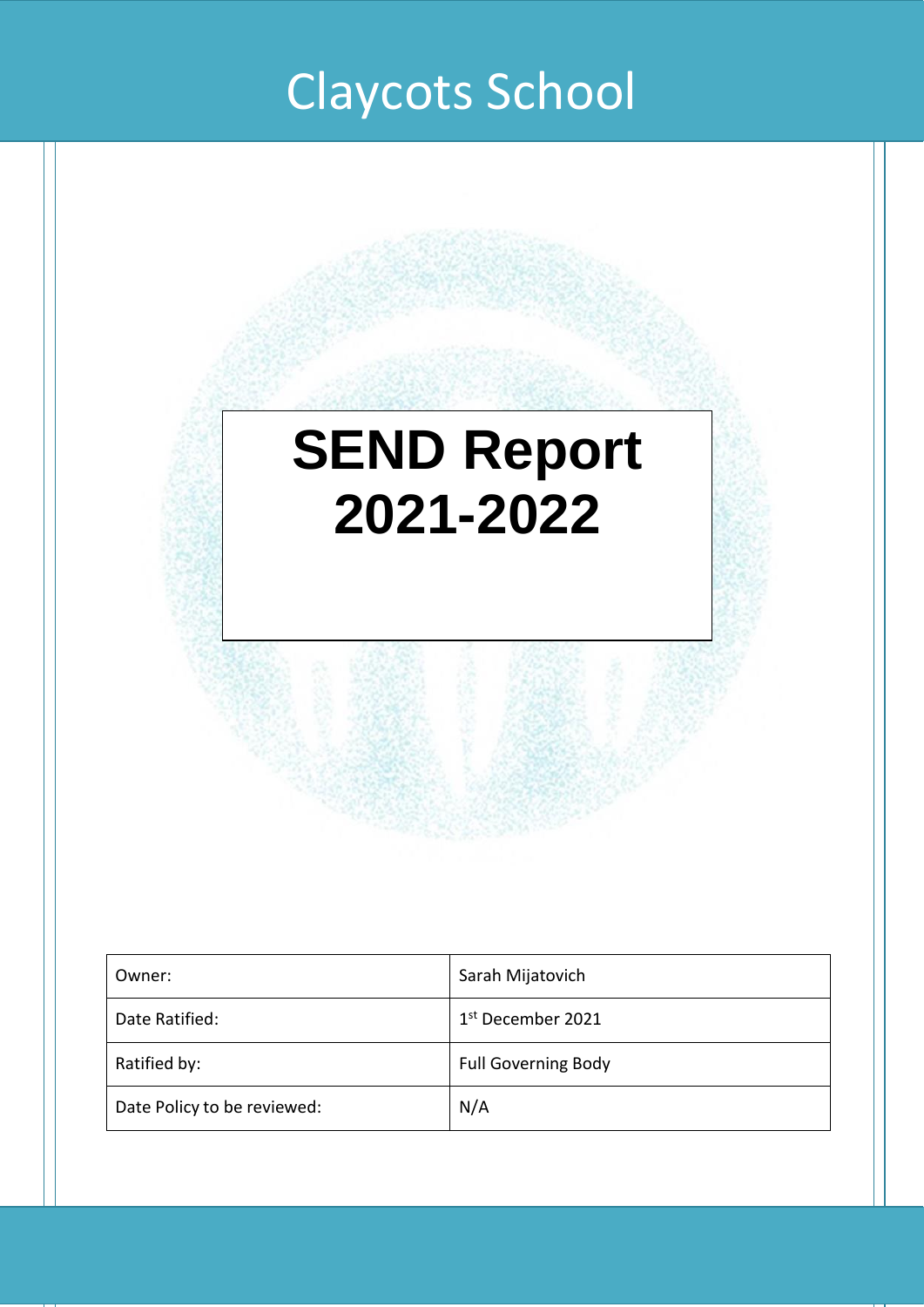| 1. What kinds of Special Educational Needs does the school make provision<br>for?                                                      |  |
|----------------------------------------------------------------------------------------------------------------------------------------|--|
| 2. What is the School's policy for identifying and assessing pupils with SEND?                                                         |  |
| 3. What are the School's policies on the provision made for pupils with SEND?                                                          |  |
| 4. What are the school's arrangements for assessing and reviewing the<br>progress and effectiveness of provision for pupils with SEND? |  |
| 5. What is the school's approach to teaching children with SEND?                                                                       |  |
| 6. How does the school adapt the curriculum and learning environment for<br>children with SEND?                                        |  |
| 7. What additional support for learning is available for children with additional<br>learning needs?                                   |  |
| 8. What activities are available for children with SEN?                                                                                |  |
| 9. What support is available for improving the social and emotional<br>development of children with SEN?                               |  |
| 10. What expertise is there in school to support children with SEN?                                                                    |  |
| 11. How will equipment and facilities to support children with SEN be secured?                                                         |  |
| 12. What are the arrangements for consulting parents/ carers and involving them<br>with the arrangements for their child?              |  |
| 13. What are the arrangements for consulting and involving children with their<br>education?                                           |  |
| 14. What arrangements are made by the Governing body for complaints about<br>the provision made for SEN pupils?                        |  |
| 15. What are the contact details of support services for parents?                                                                      |  |
| 16. What arrangements are made for pupils transferring between settings?                                                               |  |
| 17. Where can the Local Authority's Local Offer be found?                                                                              |  |
|                                                                                                                                        |  |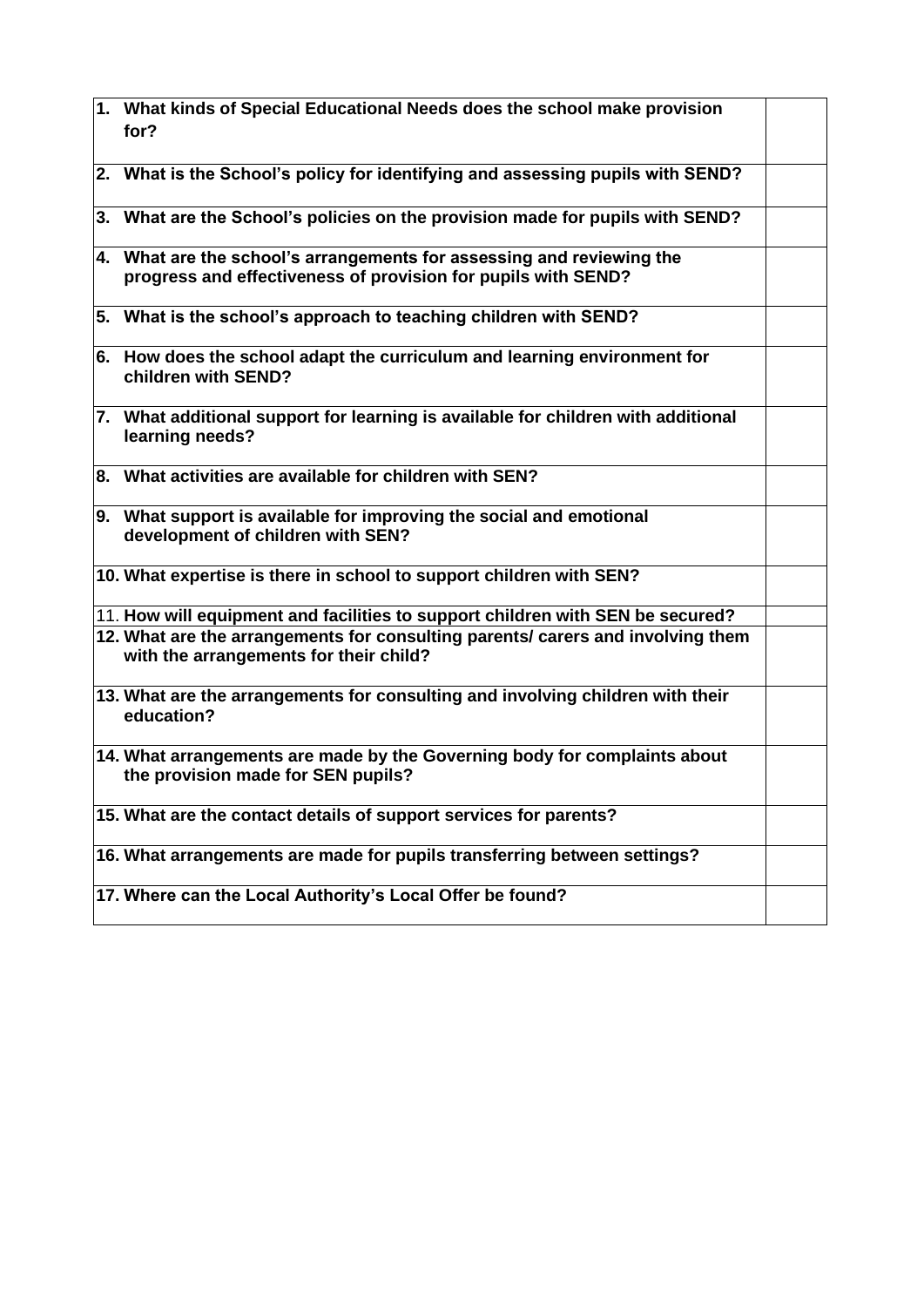# **Claycots School SEND Report 2021-2022**

#### **1. What kinds of Special Educational Needs does the school make provision for?**

Claycots is a mainstream Primary school. We support children with a wide range of learning difficulties, including those with Speech and Language delay, cognitive delay, social and emotional difficulties, Autistic Spectrum Disorder, visual and hearing Impairment, ADHD and other diagnosed difficulties.

- **2. What is the School's policy for identifying and assessing pupils with SEND?** The SEND policy sets out in detail the identification and assessment of children with SEND. The policy can be found on the School website and is regularly reviewed. [Primary School & Nursery in Slough | Britwell & Town Hall Campuses | Claycots Primary](http://www.claycots.co.uk/)  [SchoolClaycots Primary School](http://www.claycots.co.uk/)
- **3. What are the School's policies on the provision made for pupils with SEND?**  Detailed information about the school's provision and SEND procedures can be found in the Local Offer and the School's SEND policy.
- **4. What are the school's arrangements for assessing and reviewing the progress and effectiveness of provision for pupils with SEND?**

The provision for children identified as having SEN is assessed termly during the Individual Education Plan (IEP) review process, involving parents/carers and teachers. Senior Leaders review provision 3 times per school year during the Pupil Progress Meetings. EHCP outcomes are visible within IEP targets which are reviewed termly, in addition to Annual Review Meetings.

#### **5. What is the school's approach to teaching children with SEND?**

Quality First Teaching is used throughout the school to teach children with SEND. The school uses a model of intervention based on the assess-plan-do-review cycle, by using Individual Education Plans. In line with the SEN Code of Practice (2015) teachers are responsible for all pupils in their class, including those with SEND.

#### **6. How does the school adapt the curriculum and learning environment for children with SEND?**

All planning is differentiated and prior attainment considered when planning lessons. Some children have complex needs and require further support and differentiation, particularly if the child has an Education Health and Care Plan (EHCP). The provision for those pupils who require this additional support is informed by targets specified in their Education Health and Care Plan. This additional support may be in the form of differentiated lesson planning, access to class or year group-based interventions, 1:1 work as appropriate, resources provided to support and improve access to learning, adjustments to the learning environment to accommodate specific physical and/or learning needs.

**7. What additional support for learning is available for children with additional learning needs?** 

The school has a wide support team across both campuses, made up of professionals such as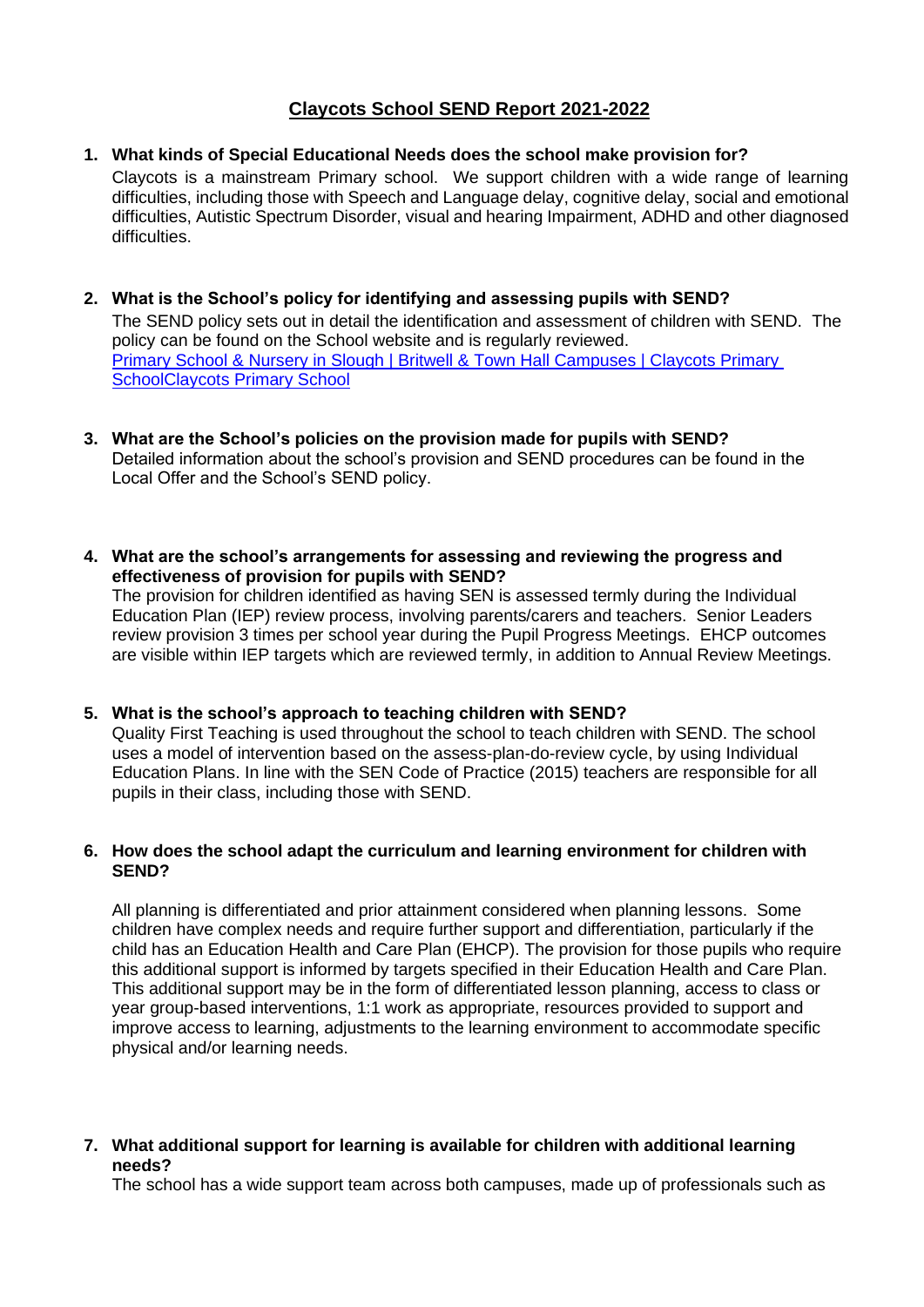Inclusion Teaching Assistants, Teaching Assistants, Learning Mentors, Speech and Language Teaching Assistants, and a SEN teacher. These professionals work together with teachers, SENCOs and the Senior Leadership Team to ensure that effective support is in place for pupils with SEND. Support may include interventions (in or out of class), personalised resources such as visual prompts/ timetables, specific equipment dependent on pupil needs such as a wobble cushion, sensory support or specialist intervention such as a Social Skills group.

# **8. What activities are available for children with SEN?**

All of our extra-curricular activities and school visits are available to all our pupils, including after school clubs.

## **9. What support is available for improving the social and emotional development of children with SEN?**

Learning Mentors are responsible for working with a caseload of children with social, emotional and behavioural difficulties. They work closely with the Family Support Workers and Deputy Heads for Inclusion to support parents/carers and children with their emotional wellbeing. The Educational Psychologist may also support specific children with emotional difficulties.

# **10. What expertise is there in school to support children with SEN?**

- **Deputy Head Teachers for Inclusion:** Mr Mark Mackie and Mr Ed Barnes
- **SENCO**: Miss Sarah Squires (Town Hall Campus)
- **SENCO**: Mrs Emily Burgess (Britwell Campus)
- **Educational Psychologist** (Slough): Dr Sarah Clark
- **Speech and Language Therapists**: Berkshire NHS SALT service (EHCP children only)
- **Independent Speech & Language Therapist**: Mrs Laura Davy (non-EHCP children)
- **Learning Mentors**: Ms Jessica Malcolm- Howarth (Lead LM) Ms Fathiya Askar (Town Hall)
- **Family Support workers**: Ms Emma Galloway (Britwell) Mrs Karra Beasley, Mrs Heather Varley (Town Hall)
- **SEN Governor**: Mrs Lin Meade

# **11. How will equipment and facilities to support children with SEN be secured?**

The school has a budget for SEN equipment and resources. If specialist equipment is required, the school has a right to apply for funding from the local authority.

## **12. What are the arrangements for consulting parents/ carers and involving them with the arrangements for their child?**

The SEND policy contains details of the arrangements for consulting parents/ carers. Parents/ carers are encouraged to work with the school to support their child. Parents/ carers are notified by teachers of any interventions and outcomes during Parents Evenings and IEP reviews. EHCP reviews are held within statutory timescales. The SENCOs are available to meet parents/ carers regarding arrangements for their child, or any concerns.

# **13. What are the arrangements for consulting and involving children with their education?**

The children are involved in target setting and review procedures. The SEND policy contains details of how children are involved in their education.